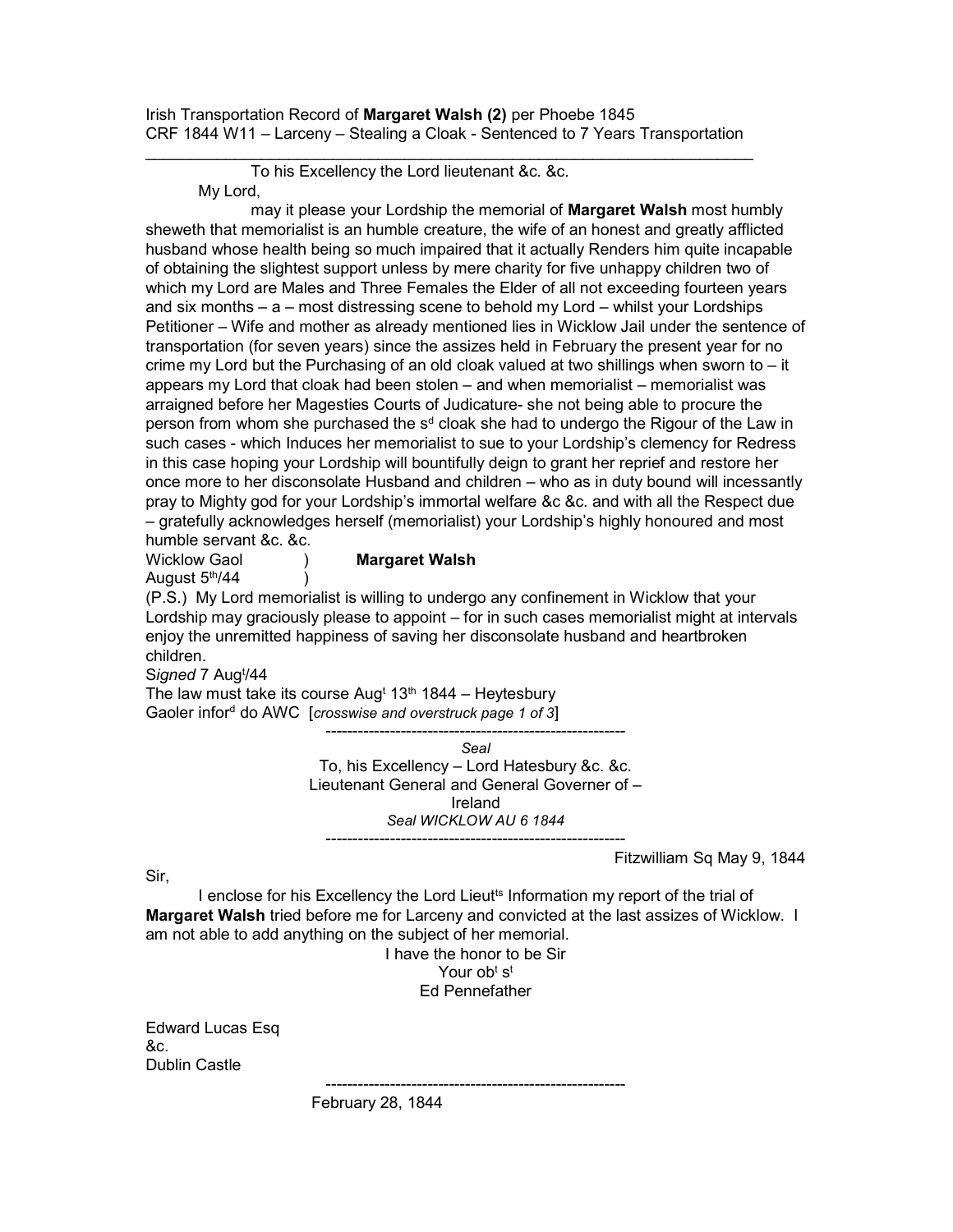| No <sub>6</sub><br>1 <sup>st</sup> Witness | Margaret Walsh indicted stealing a cloak<br>Margaret Nowlan lives at Hacketstown Co Carlow.<br>missed her cloak last January<br>lives with Surgeon Barker<br>left his cloak hanging in the Hall<br>it was a green olive when new partly brown now,<br>W. had it on her that morning, and hung it in the<br>Hall when she came in.<br>Saw it the Sunday following at Carnew County of Wicklow<br>Saw it in the hands of Sergeant of police<br>identifies<br>him, the Sergeant and the cloak now produced<br>to her in his hands. Shows the mark on it and<br>swears it is the cloak she lost.                                                                                                                                                                                                                                                                                                                                                                                                                          |
|--------------------------------------------|-----------------------------------------------------------------------------------------------------------------------------------------------------------------------------------------------------------------------------------------------------------------------------------------------------------------------------------------------------------------------------------------------------------------------------------------------------------------------------------------------------------------------------------------------------------------------------------------------------------------------------------------------------------------------------------------------------------------------------------------------------------------------------------------------------------------------------------------------------------------------------------------------------------------------------------------------------------------------------------------------------------------------|
| 2 <sup>nd</sup> Witness                    | Edward Doogan<br>on 12 January last got the cloak<br>Sergeant of police<br>has produced in prisoner's possession<br>at Carnew, kept it ever since – got it on the person of prisoner at the<br>house of Peter Conolly in Carnew, a tinker's house. W. was<br>stationed at Carnew has known it since July 20. Conolly sometimes<br>takes in travellers. W. arrested her, she was sitting near the fire in<br>the kitchen $-$ there was candle light $-$ in a few minutes after, she said<br>she bought it from a young woman in Hacketsown – on this W. took<br>her to the Barrack at Carnew – on the 14 <sup>th</sup> brought her before Mr<br>Devenzy the Magistrate – he is not here.<br>W. lodged his information before Mr Devenzy - he committed her for<br>trial - W. brought her to gaol, the prisoner called no witness, the jury<br>convicted.<br>Transported 7 years – being reported by Mr Barry the gaoler as a<br>very old offender, who had been many times in gaol before, and<br>having no character. |

To his Excellency the Lord Lieutenant &c. &c. My Lord,

May it please your Lordship the memorial of Margaret Walsh most humbly sheweth that she is a distressed creature the disconsolate mother of Five helpless children three of which are Females the Elder not exceeding thirteen years of Age - all depending on herself and an infirm consort who when his health and opportunity permits endeavours to procure Food and Raiment for them by hard Labour having no better means – memorialist also begs leave to state that she has had the misfortune to purchase a reduced cloak from some unfortunate (Rambling) Female character which cloak only valued for two shillings caused memorialist to be committed to Wicklow Gaol - where at the last assizes she received the sentence of Transportation for seven years she not being able to procure the Person from whom she Bought  $s<sup>d</sup>$  cloak – so in consequence of the above Facts memorialist is obliged to seek redress from your Lordship hoping my Lord that your Lordship will bountifully deign to take compassion on herself and her distressed Family and in such cases acquit her of the Severe punishment which is doomed to undergo – it is a Pitiable sight my Lord to behold the husband - husband and Wife the Parents and the children thus seperated – particularly when she memorialist pleads Innocent. Memorialist feels it unnecessary to say more on the subjects – and – therefore refers all in this case to your Lordship's consideration, and is willing to undergo any homeward punishment or confinement your Lordship may think just and proper to inforce upon her but is still in hopes that your Lordship will bountifully deign to limit her confinement to a short period if any – and herself and her Family in Duty bound will